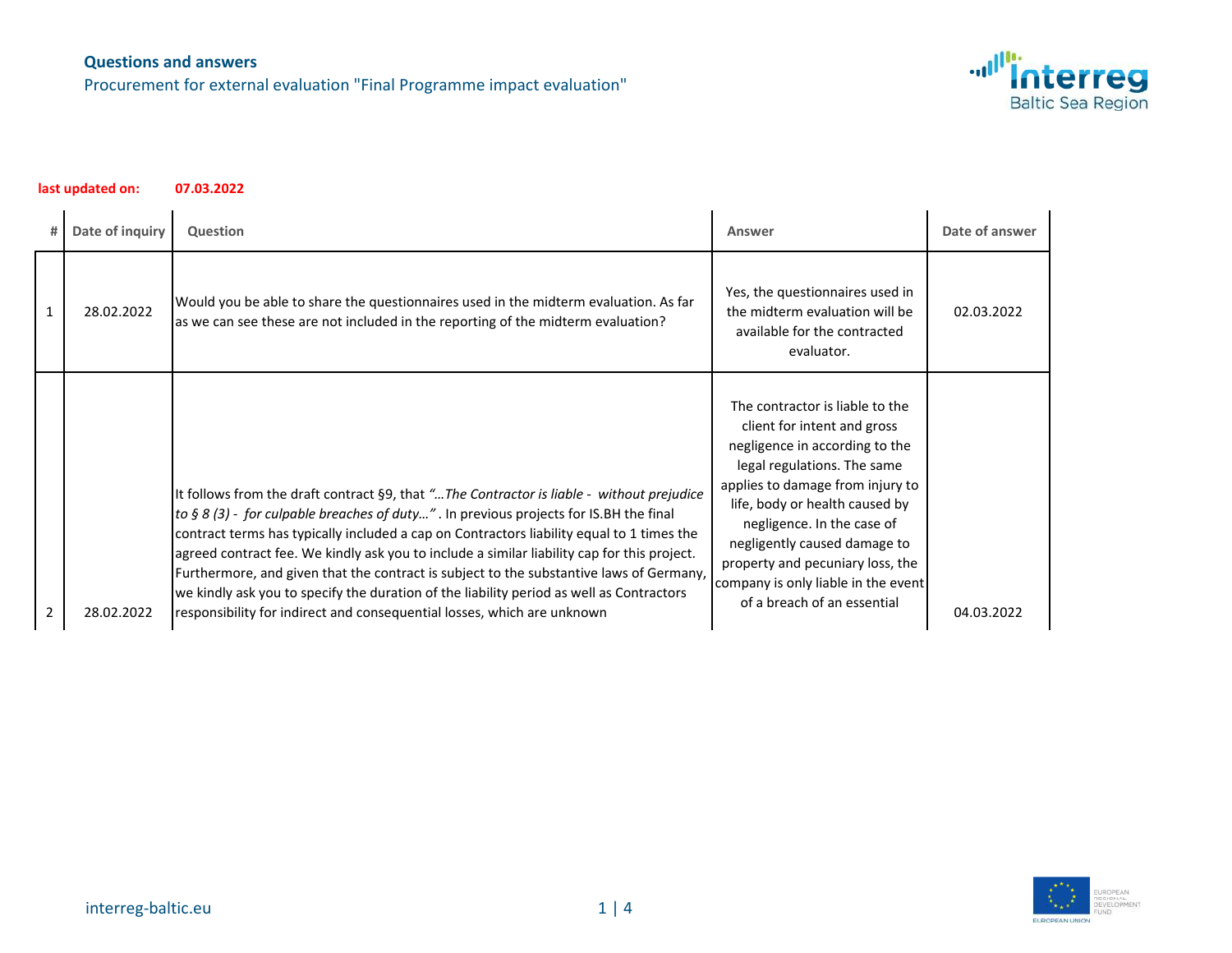Procurement for external evaluation "Final Programme impact evaluation"



|   | Date of inquiry | Question                                                                                                                                                                                                                                                                                                                                                                                                                                                                                                                                                                                                                                                                                                                                                                                                                                                                           | Answer                                                                                                                                                                                                                                                                                              | Date of answer |
|---|-----------------|------------------------------------------------------------------------------------------------------------------------------------------------------------------------------------------------------------------------------------------------------------------------------------------------------------------------------------------------------------------------------------------------------------------------------------------------------------------------------------------------------------------------------------------------------------------------------------------------------------------------------------------------------------------------------------------------------------------------------------------------------------------------------------------------------------------------------------------------------------------------------------|-----------------------------------------------------------------------------------------------------------------------------------------------------------------------------------------------------------------------------------------------------------------------------------------------------|----------------|
|   |                 | to us. On this background we encourage you to insert the liability period and<br>responsibility for indirect and consequential losses directly in the contract if at al<br>possible, e.g. with a wording along these lines: "Contractors liability ends no later than<br>[*] [years/months] after completion of the services. Neither party shall be liable for<br>consequential loss or other indirect loss, including but not limited to loss of profits".                                                                                                                                                                                                                                                                                                                                                                                                                       | contractual obligation, but limited<br>to the damage that was<br>foreseeable and for contract<br>typical damage at the time the<br>contract was concluded.<br>Significant contractual obligations<br>are those whose fulfillment<br>characterizes the contract and on<br>which the client may rely. |                |
| 3 | 28.02.2022      | It follows from the draft contract § 15(2), that " Upon request of the IB.SH, after the<br>execution of the contract, the documents handed over to the Contractor shall be issued<br>or destroyed, and the destruction must be confirmed in writing". We kindly ask you to<br>confirm that the return and/or destroy obligation does not encompass information<br>which has been the subject of Contractors back-up routines in accordance with industry<br>practice, given (i) that the purpose of such back-ups is to ensure a disaster recovery (if<br>any), and (ii) that information contained in such automated backups is not readily<br>available. Files and information being the subject of automated back-up/archiving<br>("inadvertently retained files"), will obviously be subject to the confidentiality<br>obligations also after the termination of the contract. | This is a revision specification that<br>the IB.SH must adhere to. Against<br>this background, we cannot make<br>any adjustments to Section § 15.<br>Thank you in advance for your<br>understanding.                                                                                                | 04.03.2022     |

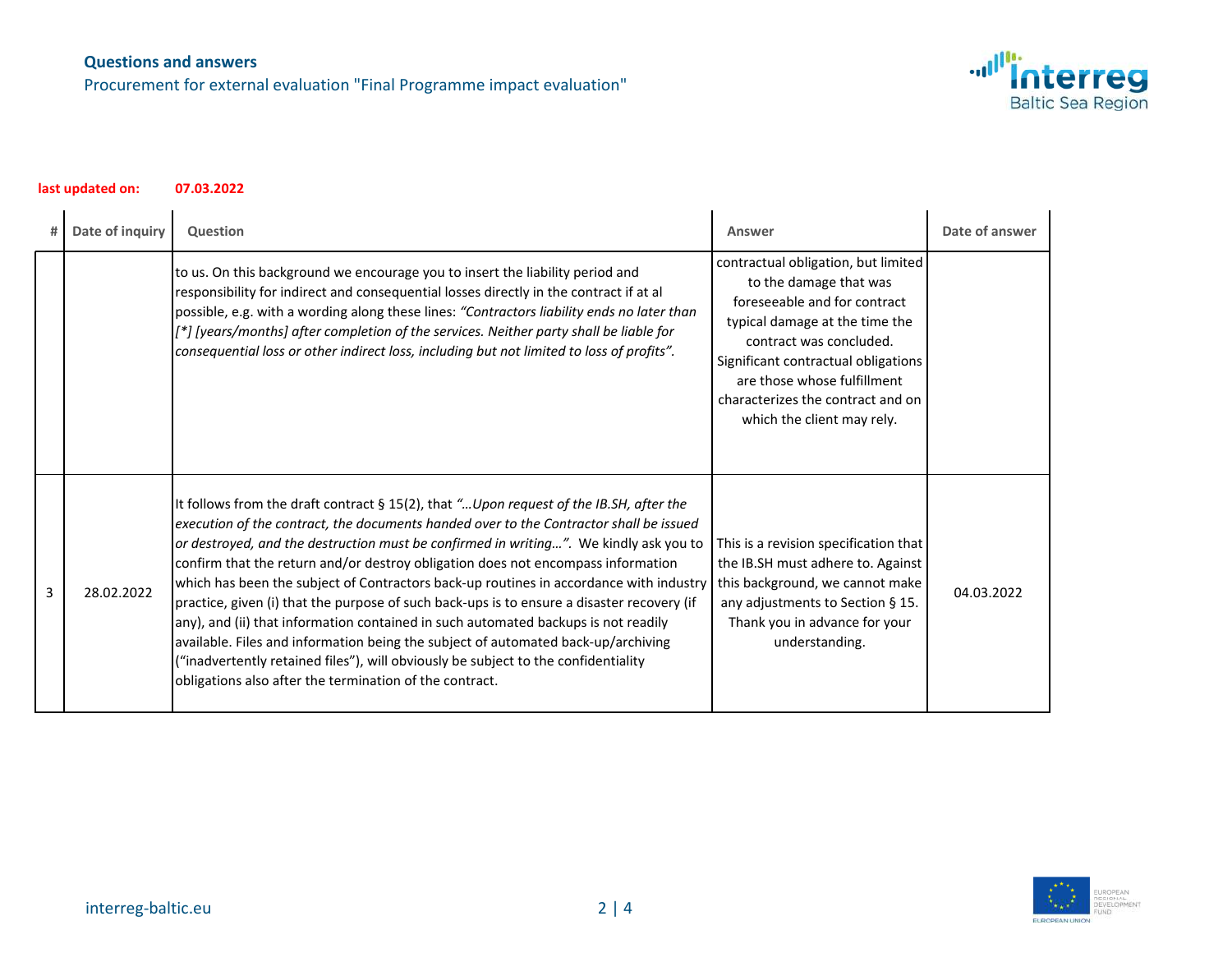Procurement for external evaluation "Final Programme impact evaluation"



| # | Date of inquiry | Question                                                                                                                                                                                                                                                                                                                                                                                                                                                                                                                                                                                                                                                                                                                                                                                                                                              | Answer                                                                                                                                                                                                                                                                                                                                        | Date of answer |
|---|-----------------|-------------------------------------------------------------------------------------------------------------------------------------------------------------------------------------------------------------------------------------------------------------------------------------------------------------------------------------------------------------------------------------------------------------------------------------------------------------------------------------------------------------------------------------------------------------------------------------------------------------------------------------------------------------------------------------------------------------------------------------------------------------------------------------------------------------------------------------------------------|-----------------------------------------------------------------------------------------------------------------------------------------------------------------------------------------------------------------------------------------------------------------------------------------------------------------------------------------------|----------------|
| 4 | 28.02.2022      | It follows from the draft contract § 15(1), that " The Contractor expressly assures IB.SH<br>that it complies with all obligations under the Minimum Wage Act (MiLoG) and that any<br>of its subcontractors and any subcontractors commissioned by them in the course of the<br>execution of this contract also comply with MiLoG requirements". Not knowing the<br>particulars of this German legislation, nor knowing the applicability of this legislation vis-<br>a-vis Contractors based in countries outside of Germany, we kindly ask you to inform<br>whether the Minimum Wage Act applies for Contractors residing outside of Germany,<br>using staff similarly based outside of Germany. Have you considered amending the<br>clause to refer to (i) MiLoG and/or (ii) mandatory legislation that applies for the<br>Contractor in question? | The Minimum Wage Act applies as<br>soon as the service is provided in<br>Germany. If a participation in<br>meetings, workshops and<br>presentations takes place in<br>Germany, the minimum wage law<br>applies and must be complied<br>with. Against this background, we<br>cannot make any adjustments to<br>the contract for legal reasons. | 04.03.2022     |